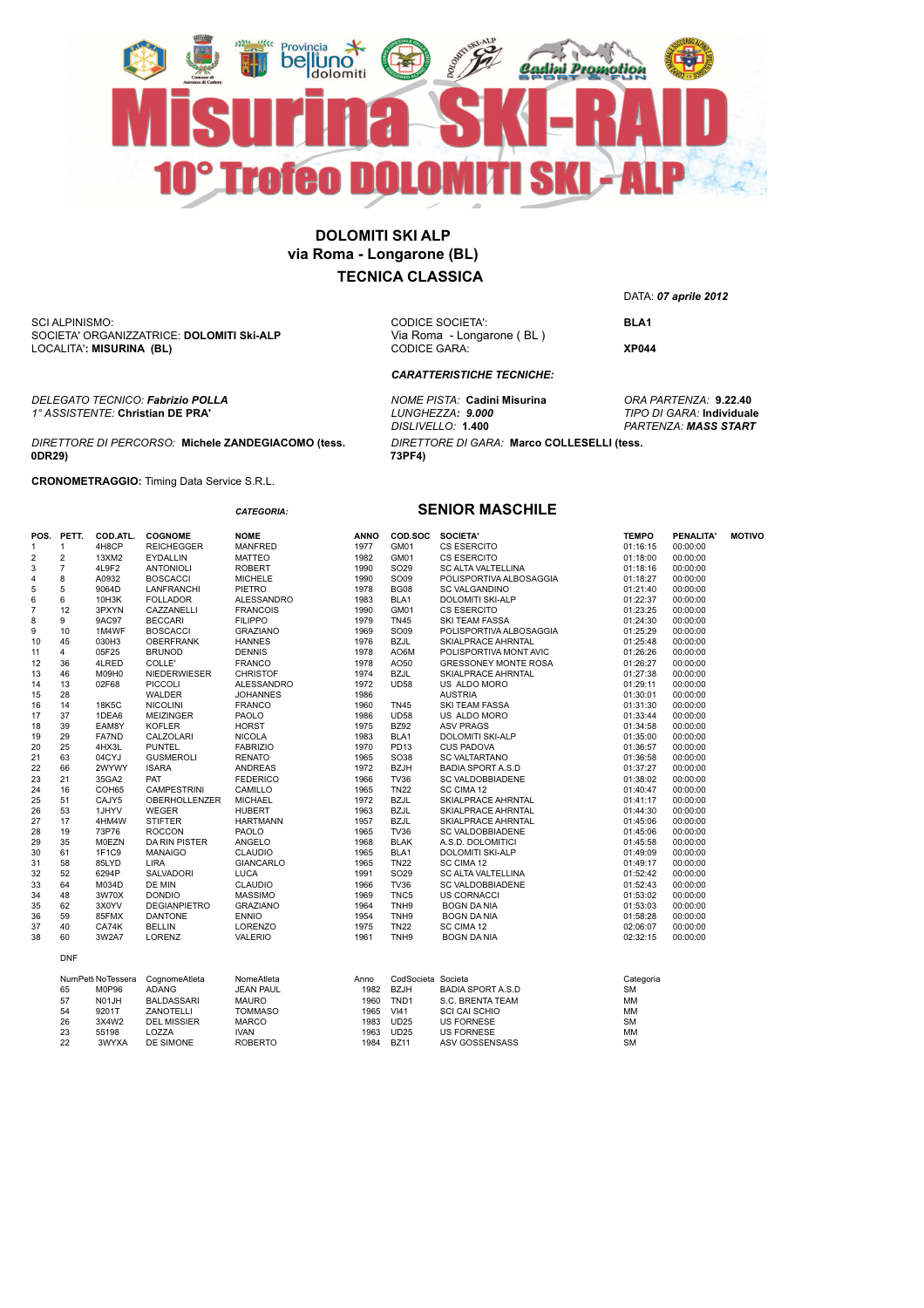

SCI ALPINISMO: SOCIETA' ORGANIZZATRICE: **DOLOMITI Ski-ALP** LOCALITA'**: MISURINA (BL)**

*DELEGATO TECNICO: Fabrizio POLLA NOME PISTA:* **Cadini Misurina** *ORA PARTENZA:* **9.22.40** *1° ASSISTENTE:* **Christian DE PRA'** *LUNGHEZZA: 12.000 TIPO DI GARA:* **Individuale**

*DIRETTORE DI PERCORSO:* **Michele ZANDEGIACOMO (tess. 0DR29)**

*CATEGORIA:*

**CRONOMETRAGGIO:** Timing Data Service S.R.L.

CODICE SOCIETA': **BLA1**<br>Via Roma - Longarone (BL) CODICE GARA: **XP044**

DATA: *07 aprile 2012*

*CARATTERISTICHE TECNICHE:*

*DISLIVELLO:* **1.400** *PARTENZA: MASS START*

*DIRETTORE DI GARA:* **Marco COLLESELLI (tess. 73PF4)**

#### **SENIOR FEMMINILE**

| POS.<br>2<br>3<br>4<br>5 | PETT.<br>71<br>70<br>72<br>74<br>77 | COD.ATL.<br>1KC8M<br>9AAA4<br>52PLE<br>CAX23<br>DA51N | <b>COGNOME</b><br>PELLISIER<br><b>MARTINELLI</b><br><b>COMPAGNONI</b><br><b>SARTOGO</b><br>ZANON | <b>NOME</b><br><b>GLORIANA</b><br><b>FRANCESCA</b><br><b>ELISA</b><br><b>MONICA</b><br><b>STEFANIA</b> | <b>ANNO</b><br>1976<br>1971<br>1990<br>1964<br>1988 | COD.SOC<br>GM01<br>SO <sub>29</sub><br>SO <sub>29</sub><br>VI41<br>BLA1 | SOCIETA'<br>CS ESERCITO<br><b>SC ALTA VALTELLINA</b><br><b>SC ALTA VALTELLINA</b><br><b>SCI CAI SCHIO</b><br><b>DOLOMITI SKI-ALP</b> | <b>TEMPO</b><br>01:31:44<br>01:36:58<br>01:51:39<br>02:05:45<br>02:33:01 | PENALITA'<br>00:00:00<br>00:00:00<br>00:00:00<br>00:00:00<br>00:00:00 | <b>MOTIVO</b> |
|--------------------------|-------------------------------------|-------------------------------------------------------|--------------------------------------------------------------------------------------------------|--------------------------------------------------------------------------------------------------------|-----------------------------------------------------|-------------------------------------------------------------------------|--------------------------------------------------------------------------------------------------------------------------------------|--------------------------------------------------------------------------|-----------------------------------------------------------------------|---------------|
|                          | <b>DNF</b>                          |                                                       |                                                                                                  |                                                                                                        |                                                     |                                                                         |                                                                                                                                      |                                                                          |                                                                       |               |
|                          | 75                                  | NumPett NoTessera<br><b>N01JJ</b>                     | CognomeAtleta<br>VEDOVELLI                                                                       | NomeAtleta<br><b>PAOLA</b>                                                                             | Anno<br>1962                                        | CodSocieta Societa<br>TND <sub>1</sub>                                  | S.C. BRENTA TEAM                                                                                                                     | Categoria<br>MF                                                          |                                                                       |               |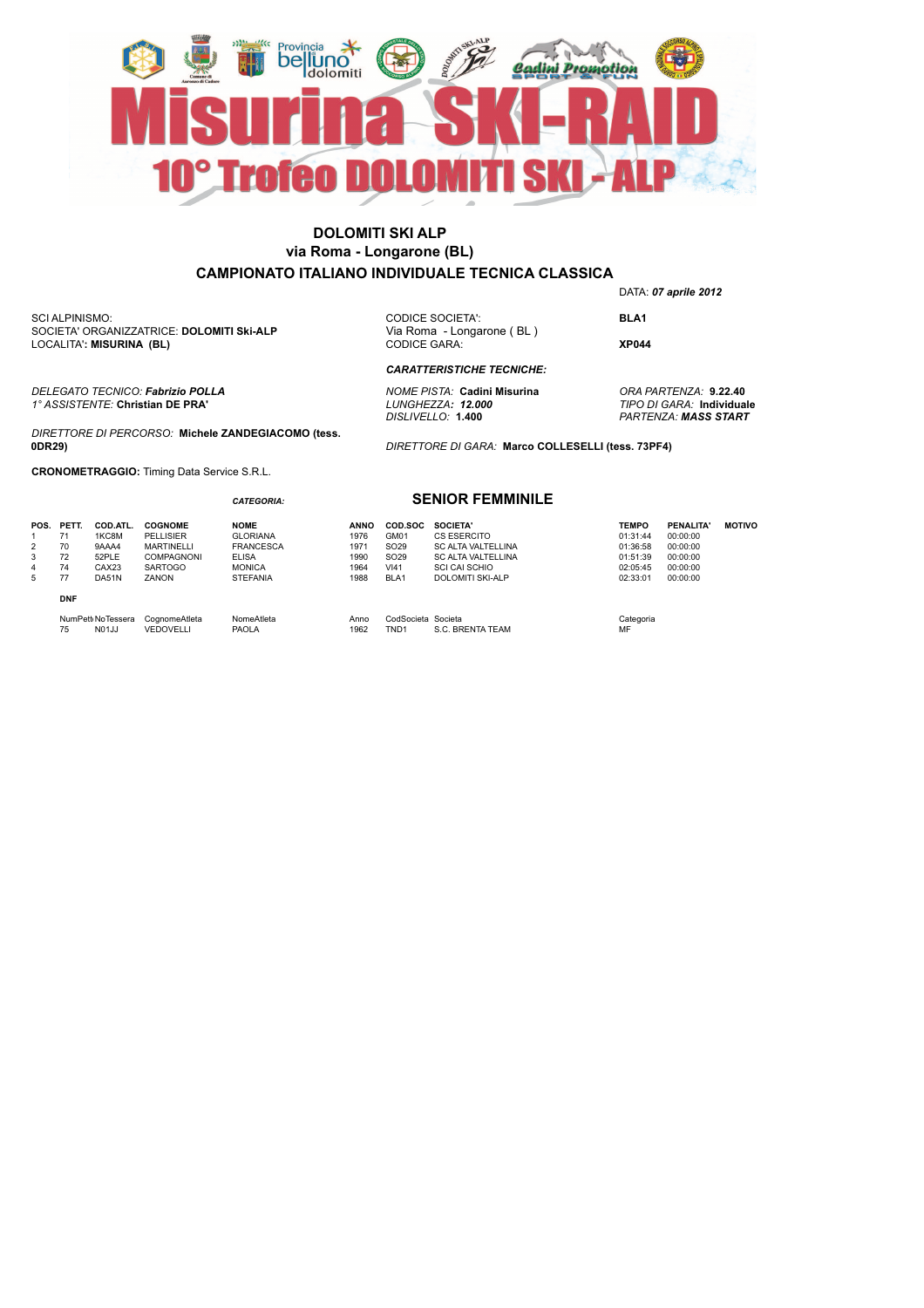

LOCALITA'**: MISURINA (BL)** SCI ALPINISMO: SOCIETA' ORGANIZZATRICE: **DOLOMITI Ski-ALP** 

*DELEGATO TECNICO: Fabrizio POLLA NOME PISTA:* **Cadini Misurina** *ORA PARTENZA:* **9.22.40** *1° ASSISTENTE:* **Christian DE PRA'** *LUNGHEZZA: 12.000 TIPO DI GARA:* **Individuale**

*DIRETTORE DI PERCORSO:* **Michele ZANDEGIACOMO (tess. 0DR29)**

*CATEGORIA:*

**CRONOMETRAGGIO:** Timing Data Service S.R.L.

CODICE SOCIETA': **BLA1**<br>Via Roma - Longarone (BL) CODICE GARA: **XP044**

*CARATTERISTICHE TECNICHE:*

*DISLIVELLO:* **1.400** *PARTENZA: MASS START*

DATA: *07 aprile 2012*

*DIRETTORE DI GARA:* **Marco COLLESELLI (tess. 73PF4)**

#### **MASTER MASCHILE**

| POS.           | PETT. | COD.ATL. | <b>COGNOME</b>      | <b>NOME</b>     | <b>ANNO</b> | COD SOC          | <b>SOCIETA'</b>         | <b>TEMPO</b> | PENALITA' | <b>MOTIVO</b> |
|----------------|-------|----------|---------------------|-----------------|-------------|------------------|-------------------------|--------------|-----------|---------------|
|                | 14    | 18K5C    | <b>NICOLINI</b>     | <b>FRANCO</b>   | 1960        | TN45             | <b>SKI TEAM FASSA</b>   | 01:31:30     | 00:00:00  |               |
| $\overline{2}$ | 63    | 04CYJ    | <b>GUSMEROLI</b>    | <b>RENATO</b>   | 1965        | SO38             | <b>SC VALTARTANO</b>    | 01:36:58     | 00:00:00  |               |
| 3              | 21    | 35GA2    | PAT                 | <b>FEDERICO</b> | 1966        | TV36             | SC VALDOBBIADENE        | 01:38:02     | 00:00:00  |               |
| 4              | 16    | COH65    | <b>CAMPESTRINI</b>  | CAMILLO         | 1965        | <b>TN22</b>      | SC CIMA 12              | 01:40:47     | 00:00:00  |               |
| 5              | 53    | 1JHYV    | WEGER               | <b>HUBERT</b>   | 1963        | BZJL             | SKIALPRACE AHRNTAL      | 01:44:30     | 00:00:00  |               |
| 6              | 17    | 4HM4W    | <b>STIFTER</b>      | <b>HARTMANN</b> | 1957        | <b>BZJL</b>      | SKIALPRACE AHRNTAL      | 01:45:06     | 00:00:00  |               |
|                | 19    | 73P76    | <b>ROCCON</b>       | <b>PAOLO</b>    | 1965        | <b>TV36</b>      | SC VALDOBBIADENE        | 01:45:06     | 00:00:00  |               |
| 8              | 61    | 1F1C9    | <b>MANAIGO</b>      | <b>CLAUDIO</b>  | 1965        | BLA1             | <b>DOLOMITI SKI-ALP</b> | 01:49:09     | 00:00:00  |               |
| 9              | 58    | 85LYD    | LIRA                | GIANCARLO       | 1965        | <b>TN22</b>      | SC CIMA 12              | 01:49:17     | 00:00:00  |               |
| 10             | 64    | M034D    | DE MIN              | <b>CLAUDIO</b>  | 1966        | TV36             | SC VALDOBBIADENE        | 01:52:43     | 00:00:00  |               |
| 11             | 62    | 3X0YV    | <b>DEGIANPIETRO</b> | <b>GRAZIANO</b> | 1964        | TNH <sub>9</sub> | BOGN DA NIA             | 01:53:03     | 00:00:00  |               |
| 12             | 59    | 85FMX    | <b>DANTONE</b>      | <b>ENNIO</b>    | 1954        | TNH <sub>9</sub> | BOGN DA NIA             | 01:58:28     | 00:00:00  |               |
| 13             | 60    | 3W2A7    | LORENZ              | <b>VALERIO</b>  | 1961        | TNH9             | <b>BOGN DA NIA</b>      | 02:32:15     | 00:00:00  |               |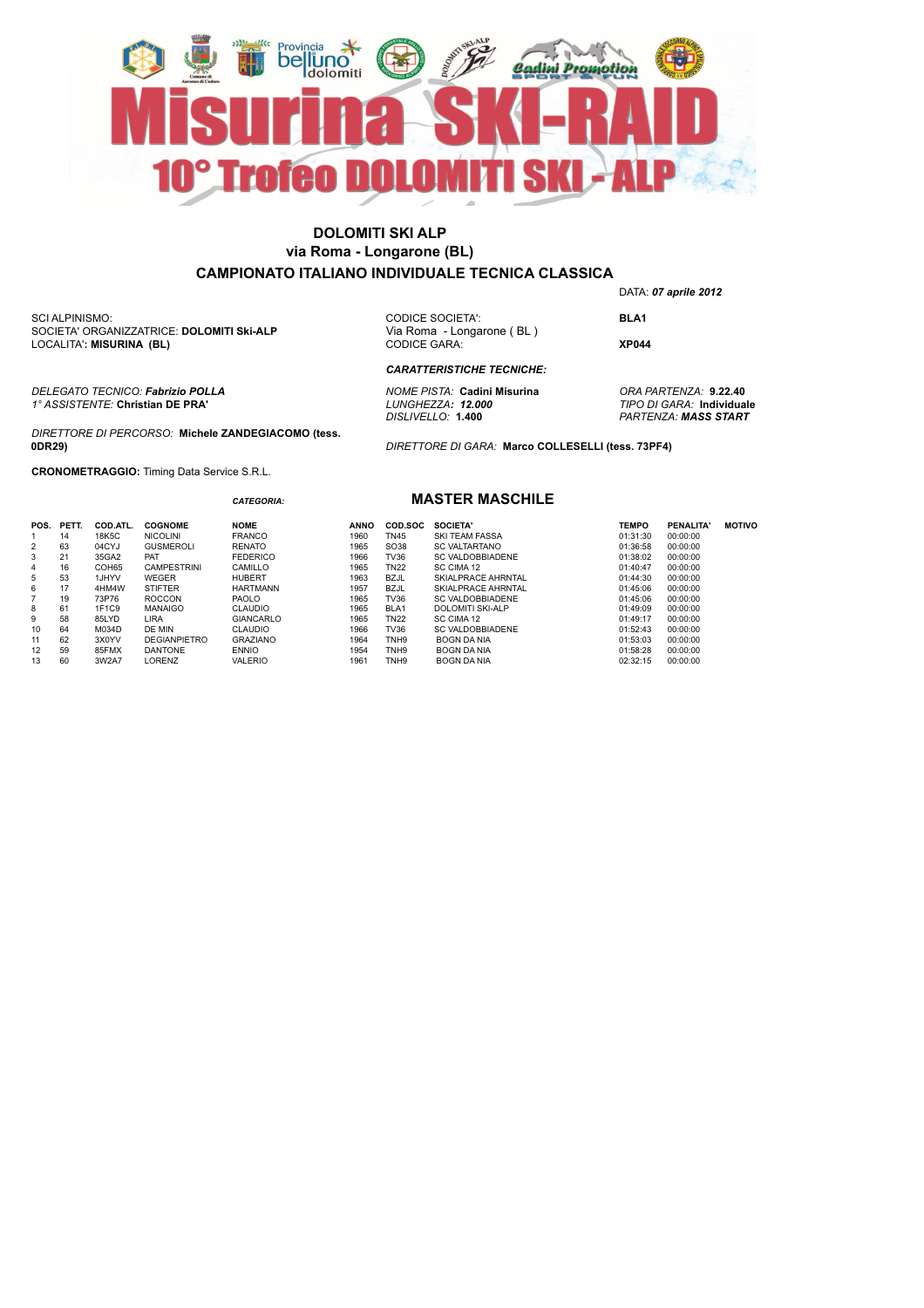

LOCALITA'**: MISURINA (BL)** SCI ALPINISMO: SOCIETA' ORGANIZZATRICE: **DOLOMITI Ski-ALP** 

*DELEGATO TECNICO: Fabrizio POLLA NOME PISTA:* **Cadini Misurina** *ORA PARTENZA:* **9.22.40** *1° ASSISTENTE:* **Christian DE PRA'** *LUNGHEZZA: 12.000 TIPO DI GARA:* **Individuale**

*DIRETTORE DI PERCORSO:* **Michele ZANDEGIACOMO (tess. 0DR29)**

**CRONOMETRAGGIO:** Timing Data Service S.R.L.

*CATEGORIA:*

**POS. PETT. COD.ATL. COGNOME NOME ANNO COD.SOC SOCIETA' TEMPO PENALITA' MOTIVO** 1 74 CAX23 SARTOGO MONICA 1964 VI41 SCI CAI SCHIO 02:05:45 00:00:00

**MASTER FEMMINILE**

*CARATTERISTICHE TECNICHE:*

DATA: *07 aprile 2012*

CODICE SOCIETA': **BLA1**<br>Via Roma - Longarone (BL)

CODICE GARA: **XP044**

*DISLIVELLO:* **1.400** *PARTENZA: MASS START*

*DIRETTORE DI GARA:* **Marco COLLESELLI (tess. 73PF4)**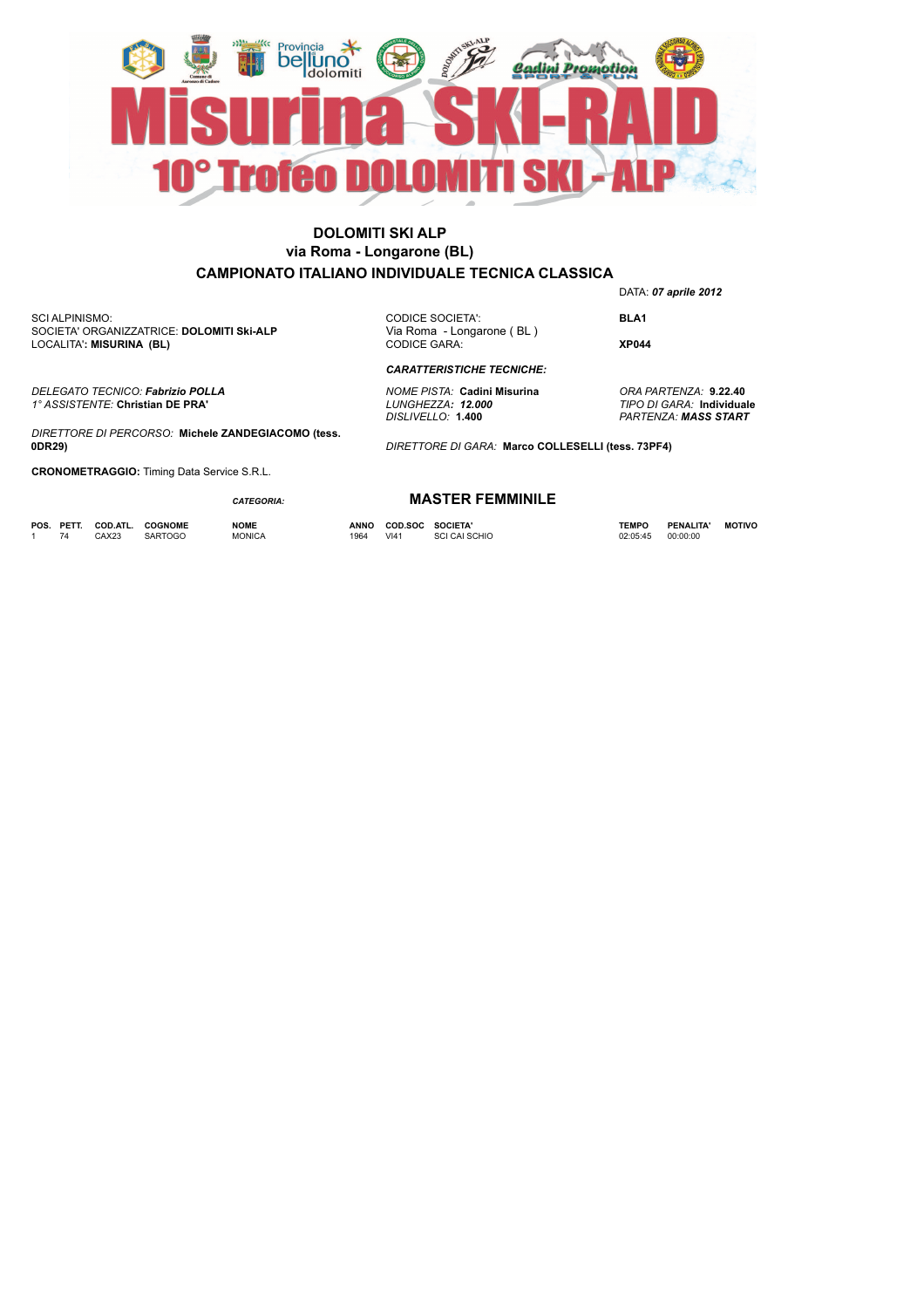

LOCALITA'**: MISURINA (BL)** SCI ALPINISMO: SOCIETA' ORGANIZZATRICE: **DOLOMITI Ski-ALP** 

*DELEGATO TECNICO: Fabrizio POLLA NOME PISTA:* **Cadini Misurina** *ORA PARTENZA:* **9.10.40** *1° ASSISTENTE:* **Christian DE PRA'** *LUNGHEZZA: 9.000 TIPO DI GARA:* **Individuale**

#### *DIRETTORE DI PERCORSO:* **Michele ZANDEGIACOMO (tess. 0DR29)**

*CATEGORIA:*

**CRONOMETRAGGIO:** Timing Data Service S.R.L.

DATA: *07 aprile 2012*

CODICE SOCIETA': **BLA1**<br>Via Roma - Longarone (BL)

CODICE GARA: **XP044**

*DISLIVELLO:* **1.000** *PARTENZA: MASS START*

#### **JUNIORES MASCHILE**

*DIRETTORE DI GARA:* **Marco COLLESELLI (tess.** 

*CARATTERISTICHE TECNICHE:*

| PETT.      | COD.ATL.     |                            |               |               |                  |                           |                                                                                                                      |                 |               |
|------------|--------------|----------------------------|---------------|---------------|------------------|---------------------------|----------------------------------------------------------------------------------------------------------------------|-----------------|---------------|
|            |              | <b>COGNOME</b>             | <b>NOME</b>   | <b>ANNO</b>   | COD.SOC          | SOCIETA'                  | <b>TEMPO</b>                                                                                                         | <b>PENALITA</b> | <b>MOTIVO</b> |
| 4          | 90FF2        | <b>FAIFER</b>              | LUCA          | 1994          | SO <sub>29</sub> | <b>SC ALTA VALTELLINA</b> | 01:07:22                                                                                                             | 00:00:00        |               |
| 9          | <b>HAVWM</b> | <b>GUSMEROLI</b>           | <b>MARCO</b>  | 1993          | SO38             |                           | 01:07:54                                                                                                             | 00:00:00        |               |
| 3          | 72AWL        | PEDRANZINI                 | LUIGI         | 1993          | SO <sub>29</sub> | <b>SC ALTA VALTELLINA</b> | 01:12:33                                                                                                             | 00:00:00        |               |
|            | 85L85        | <b>BETTEGA</b>             | <b>SIMONE</b> | 1993          | <b>TV36</b>      | <b>SC VALDOBBIADENE</b>   | 01:14:06                                                                                                             | 00:00:00        |               |
| 6          | HA4X4        | PAVANELLO                  | <b>ANDREA</b> | 1992          | BLA <sub>1</sub> |                           | 01:15:08                                                                                                             | 00:00:00        |               |
| 8          | FA211        | CAMPEDEL                   | CRISTIAN      | 1993          | <b>BLAN</b>      | CENTRO AGONISTI ARABBA    | 01:20:20                                                                                                             | 00:00:00        |               |
| 5          | <b>HARVV</b> | <b>BALDASSARI</b>          | <b>IVAN</b>   | 1992          | TND <sub>1</sub> |                           | 01:56:55                                                                                                             | 00:00:00        |               |
| <b>DNF</b> |              |                            |               |               |                  |                           |                                                                                                                      |                 |               |
| 6          |              | CognomeAtleta              | NomeAtleta    | Anno          |                  |                           | Categoria                                                                                                            |                 |               |
|            |              | NumPett NoTessera<br>HA4X4 | PAVANELLO     | <b>ANDREA</b> | 1992             | BLA <sub>1</sub>          | <b>SC VALTARTANO</b><br><b>DOLOMITI SKI-ALP</b><br>S.C. BRENTA TEAM<br>CodSocieta Societa<br><b>DOLOMITI SKI-ALP</b> | <b>JM</b>       |               |

**73PF4)**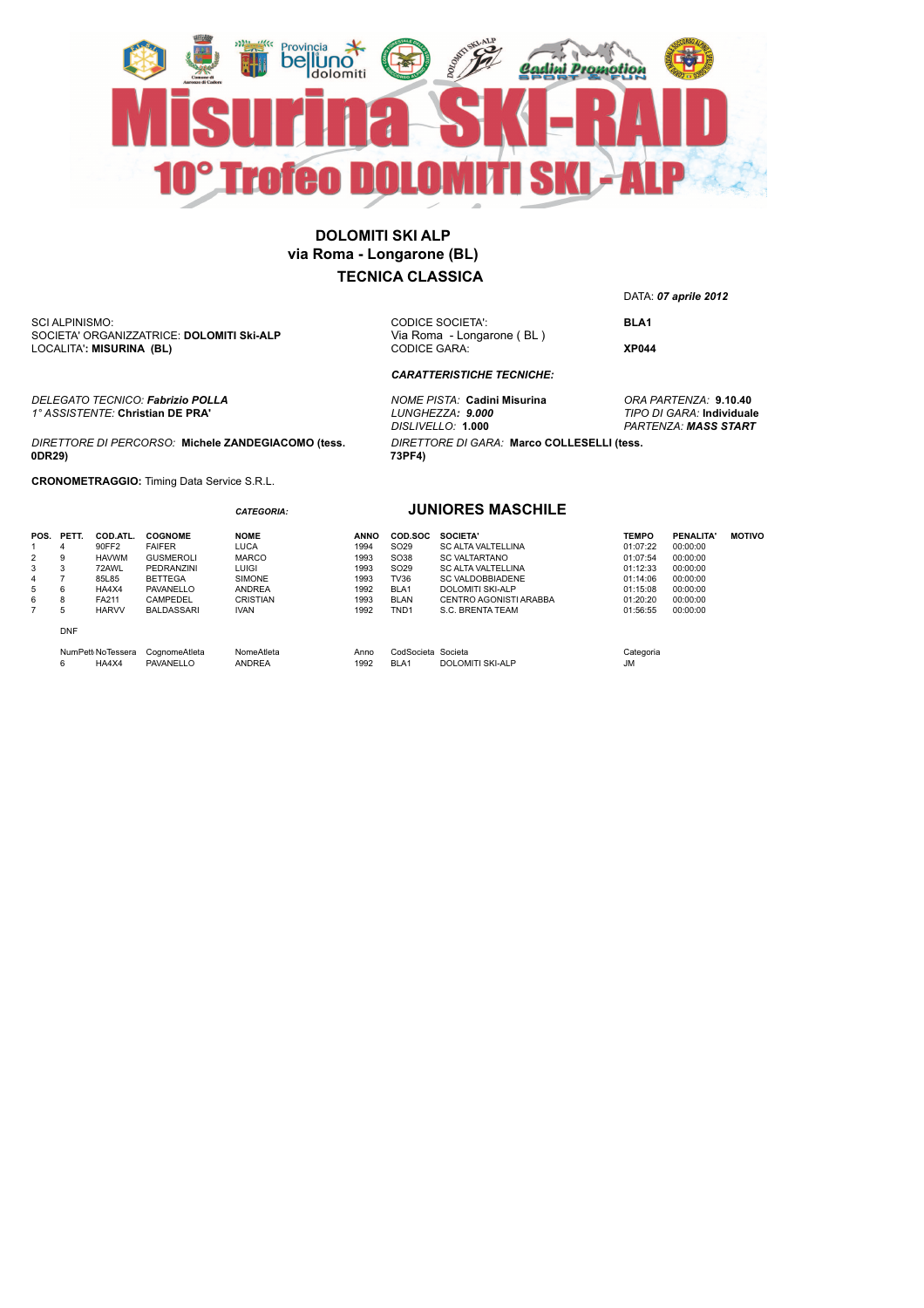

LOCALITA'**: MISURINA (BL)** SCI ALPINISMO: SOCIETA' ORGANIZZATRICE: **DOLOMITI Ski-ALP** 

CODICE GARA: **XP044**

CODICE SOCIETA': **BLA1**<br>Via Roma - Longarone (BL)

*DIRETTORE DI GARA:* **Marco COLLESELLI (tess.** 

*CARATTERISTICHE TECNICHE:*

**73PF4)**

*DELEGATO TECNICO: Fabrizio POLLA NOME PISTA:* **Cadini Misurina** *ORA PARTENZA:* **9.10.40** *DISLIVELLO:* **1.000** *PARTENZA: MASS START*

*1° ASSISTENTE:* **Christian DE PRA'** *LUNGHEZZA: 9.000 TIPO DI GARA:* **Individuale** *DIRETTORE DI PERCORSO:* **Michele ZANDEGIACOMO (tess. 0DR29)**

**CRONOMETRAGGIO:** Timing Data Service S.R.L.

#### *CATEGORIA:*

**POS. PETT. COD.ATL. COGNOME NOME ANNO COD.SOC SOCIETA' TEMPO PENALITA' MOTIVO** 1 1 62AW2 MAJOCCHI ARIANNA SOFIA 1994 SO29 SC ALTA VALTELLINA 01:56:55 00:00:00

**JUNIORES FEMMINILE**

DATA: *07 aprile 2012*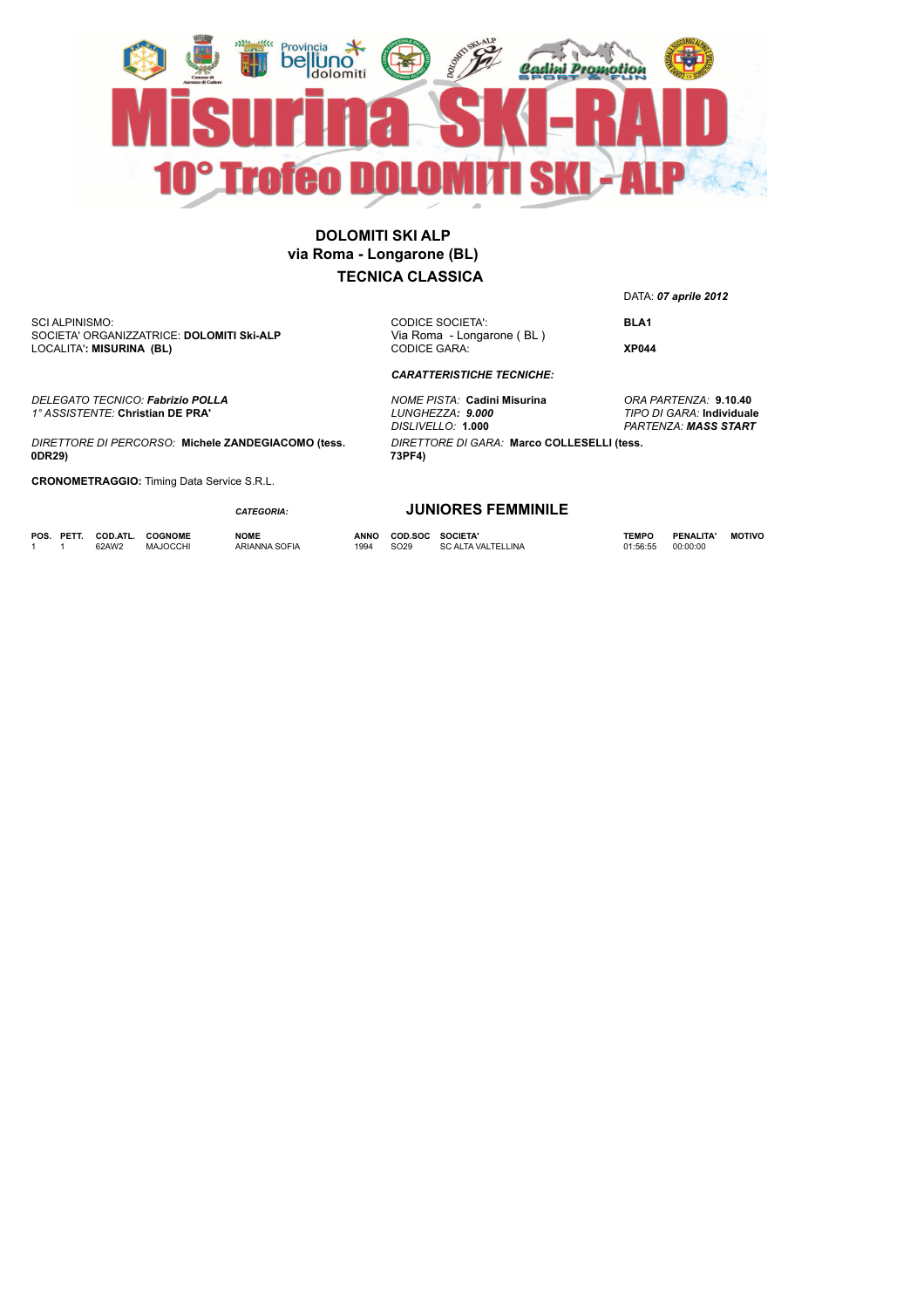

LOCALITA'**: MISURINA (BL)** SCI ALPINISMO: SOCIETA' ORGANIZZATRICE: **DOLOMITI Ski-ALP** 

*DELEGATO TECNICO: Fabrizio POLLA NOME PISTA:* **Cadini Misurina** *ORA PARTENZA:* **9.22.40** *1° ASSISTENTE:* **Christian DE PRA'** *LUNGHEZZA: 12.000 TIPO DI GARA:* **Individuale**

*DIRETTORE DI PERCORSO:* **Michele ZANDEGIACOMO (tess. 0DR29)**

**CRONOMETRAGGIO:** Timing Data Service S.R.L.

#### *CATEGORIA:*

DATA: *07 aprile 2012* CODICE SOCIETA': **BLA1**<br>Via Roma - Longarone (BL)

CODICE GARA: **XP044**

*DISLIVELLO:* **1.400** *PARTENZA: MASS START*

*DIRETTORE DI GARA:* **Marco COLLESELLI (tess. 73PF4)**

# **ESPOIR MASCHILE**

*CARATTERISTICHE TECNICHE:*

| POS. PETT. | COD ATL. | <b>COGNOME</b>    | <b>NOME</b>     | <b>ANNO</b> | COD.SOC          | <b>SOCIETA'</b>           | <b>TEMPO</b> | <b>PENALITA</b> | <b>MOTIVO</b> |
|------------|----------|-------------------|-----------------|-------------|------------------|---------------------------|--------------|-----------------|---------------|
|            | 4L9F2    | <b>ANTONIOLI</b>  | <b>ROBERT</b>   | 1990        | SO <sub>29</sub> | SC ALTA VALTELLINA        | 01:18:16     | 00:00:00        |               |
|            | A0932    | <b>BOSCACCI</b>   | <b>MICHELE</b>  | 1990        | SO09             | POLISPORTIVA ALBOSAGGIA   | 01:18:27     | 00:00:00        |               |
| 12         | 3PXYN    | <b>CAZZANELLI</b> | <b>FRANCOIS</b> | 1990        | GM01             | CS ESERCITO               | 01:23:25     | 00:00:00        |               |
| 52         | 6294P    | SALVADORI         | LUCA.           | 1991        | SO <sub>29</sub> | <b>SC ALTA VALTELLINA</b> | 01:52:42     | 00:00:00        |               |
|            |          |                   |                 |             |                  |                           |              |                 |               |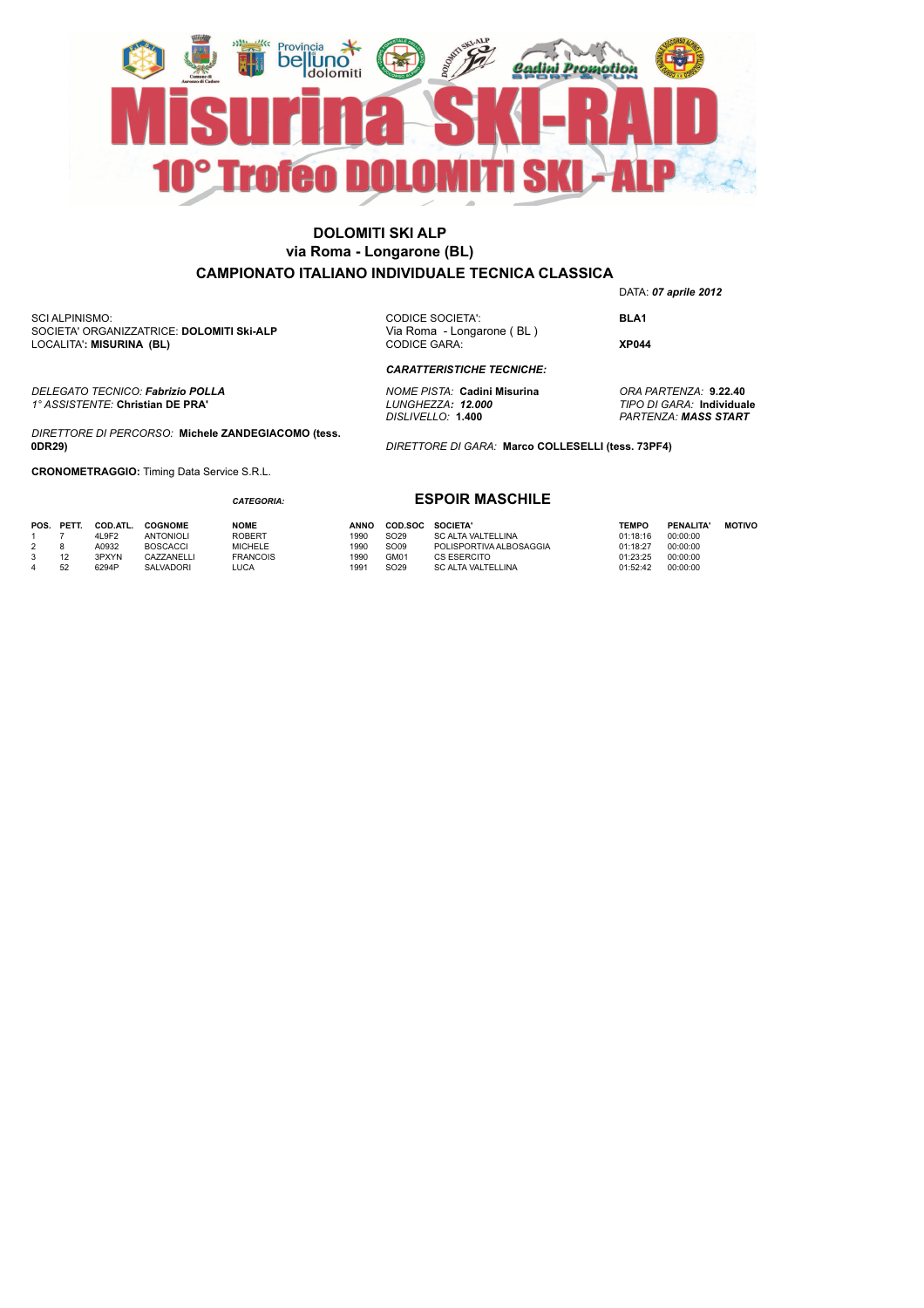

SCI ALPINISMO: SOCIETA' ORGANIZZATRICE: **DOLOMITI Ski-ALP** LOCALITA'**: MISURINA (BL)**

CODICE SOCIETA': **BLA1**<br>Via Roma - Longarone (BL) CODICE GARA: **XP044**

DATA: *07 aprile 2012*

*CARATTERISTICHE TECNICHE:*

*DELEGATO TECNICO: Fabrizio POLLA NOME PISTA:* **Cadini Misurina** *ORA PARTENZA:* **9.22.40**

*DIRETTORE DI GARA:* **Marco COLLESELLI (tess. 73PF4)**

*DISLIVELLO:* **1.400** *PARTENZA: MASS START*

*DIRETTORE DI PERCORSO:* **Michele ZANDEGIACOMO (tess. 0DR29)**

**CRONOMETRAGGIO:** Timing Data Service S.R.L.

*CATEGORIA:*

**POS. PETT. COD.ATL. COGNOME NOME ANNO COD.SOC SOCIETA' TEMPO PENALITA' MOTIVO** 1 72 52PLE COMPAGNONI ELISA 1990 SO29 SC ALTA VALTELLINA 01:51:39 00:00:00

*1° ASSISTENTE:* **Christian DE PRA'** *LUNGHEZZA: 12.000 TIPO DI GARA:* **Individuale**

**ESPOIR FEMMINILE**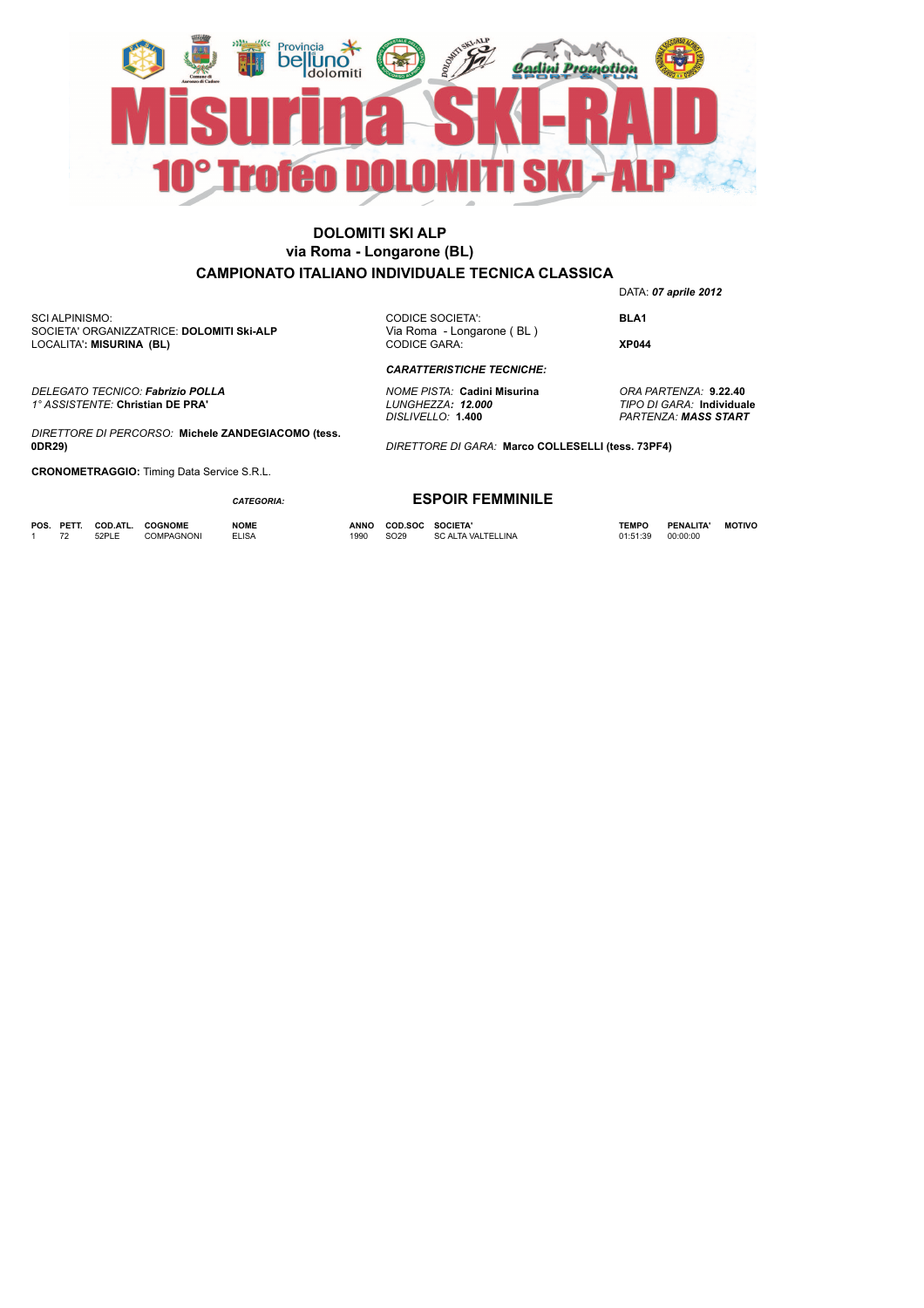

SCI ALPINISMO: SOCIETA' ORGANIZZATRICE: **DOLOMITI Ski-ALP** LOCALITA'**: MISURINA (BL)**

CODICE GARA: **XP044**

*CARATTERISTICHE TECNICHE:*

*DELEGATO TECNICO: Fabrizio POLLA NOME PISTA:* **Cadini Misurina** *ORA PARTENZA:* **9.10.40** *DIRETTORE DI GARA:* **Marco COLLESELLI (tess. 73PF4)**

DATA: *07 aprile 2012*

CODICE SOCIETA': **BLA1**<br>Via Roma - Longarone (BL)

*DISLIVELLO:* **1.000** *PARTENZA: MASS START*

*1° ASSISTENTE:* **Christian DE PRA'** *LUNGHEZZA: 9.000 TIPO DI GARA:* **Individuale**

*DIRETTORE DI PERCORSO:* **Michele ZANDEGIACOMO (tess. 0DR29)**

*CATEGORIA:*

**CRONOMETRAGGIO:** Timing Data Service S.R.L.

#### **CADETTI MASCHILE**

| 1996<br>SO31<br><b>SC SONDALO</b><br>M0A0J<br><b>ANDREA</b><br>00:00:00<br><b>GRECO</b><br>01:12:59<br>2<br><b>FRENA</b><br><b>BZJH</b><br>1996<br>00:00:00<br>15<br>CAR7R<br><b>DAVID</b><br><b>BADIA SPORT A.S.D</b><br>01:14:45<br>3<br>90FET<br>PIETRO<br>1996<br>SO <sub>29</sub><br>01:25:26<br>00:00:00<br><b>CANCLINI</b><br><b>SC ALTA VALTELLINA</b><br>9<br>4<br><b>FACCHIN</b><br><b>JACOPO</b><br>1995<br><b>BL28</b><br>00:00:00<br>9A1H6<br>01:27:45<br>5<br><b>SC PONTE N ALPI</b><br>ö<br><b>US FORNESE</b><br>00:00:00<br>91C36<br>LORENZO<br>1995<br>UD25<br><b>ANTONIUTTI</b><br>01:34:58<br>6<br>1996<br><b>BZJH</b><br><b>NOHHC</b><br><b>ISARA</b><br><b>NIKOLAS</b><br>01:38:09<br>00:00:00<br><b>BADIA SPORT A.S.D</b><br>14<br><b>TREBO</b><br><b>MIKE</b><br><b>BZJH</b><br>1995<br>00:00:00<br>N0HF5<br>01:38:20<br><b>BADIA SPORT A.S.D</b><br>8 |  |
|-------------------------------------------------------------------------------------------------------------------------------------------------------------------------------------------------------------------------------------------------------------------------------------------------------------------------------------------------------------------------------------------------------------------------------------------------------------------------------------------------------------------------------------------------------------------------------------------------------------------------------------------------------------------------------------------------------------------------------------------------------------------------------------------------------------------------------------------------------------------------------|--|
|-------------------------------------------------------------------------------------------------------------------------------------------------------------------------------------------------------------------------------------------------------------------------------------------------------------------------------------------------------------------------------------------------------------------------------------------------------------------------------------------------------------------------------------------------------------------------------------------------------------------------------------------------------------------------------------------------------------------------------------------------------------------------------------------------------------------------------------------------------------------------------|--|